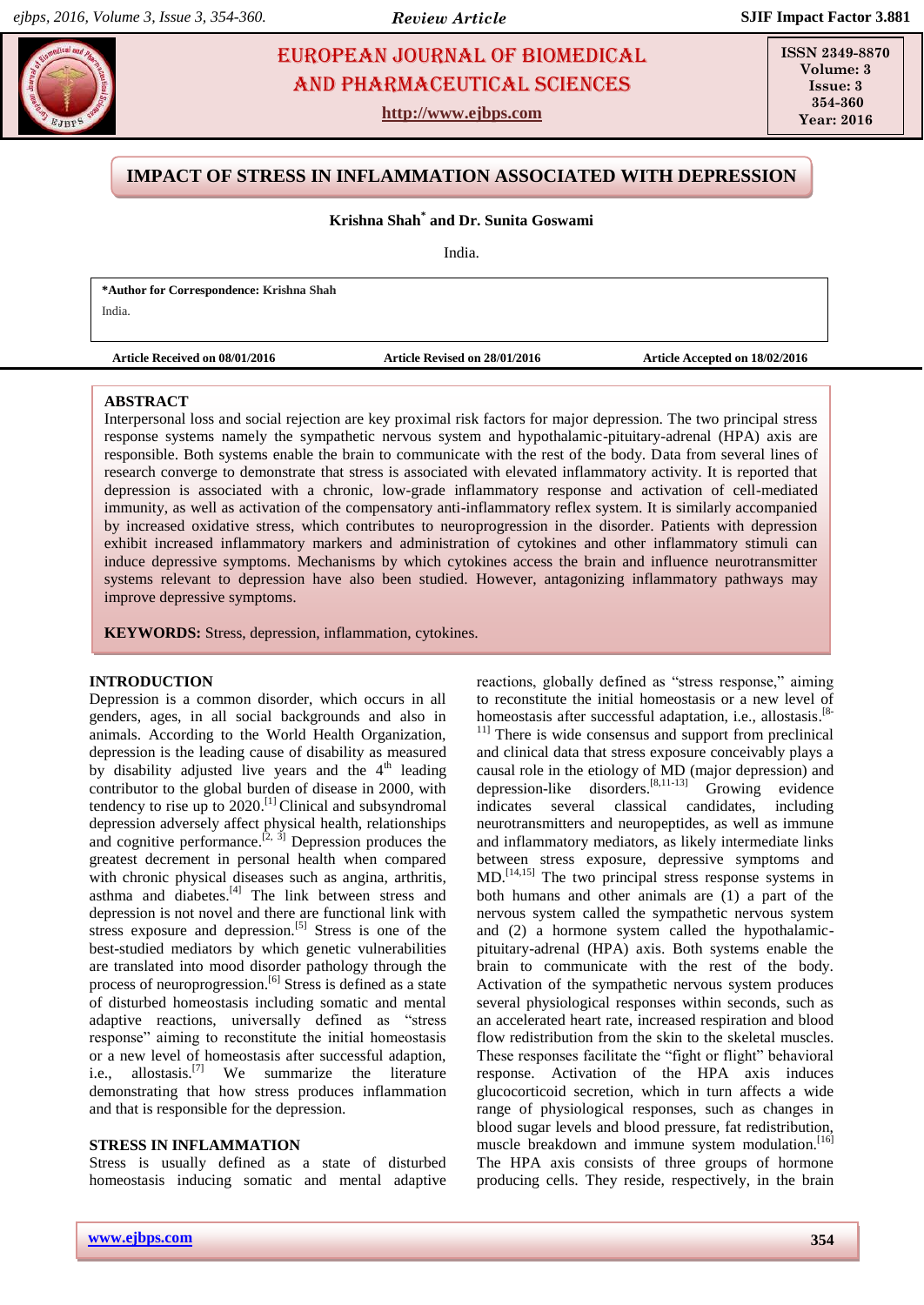region called the hypothalamus; in a hormone-secreting gland called the pituitary gland (located just below the hypothalamus); and in the adrenal glands, which are situated on top of the kidneys. These groups of cells act in a coordinated fashion to control the secretion of glucocorticoid hormones from the adrenal gland into general circulation.

Glucocorticoid secretion from the adrenal glands depends directly on the release of the adrenocorticotropic hormone (ACTH) from the pituitary gland and indirectly on the release of the corticotropin-releasing hormone (CRH) from the hypothalamus. This hormone "cascade" becomes activated whenever CRH-producing nerve cells (i.e., neurons) in the hypothalamus are stimulated by neural input from other brain regions, usually in response to a stressful situation. As a result of this stimulation, these hypothalamic neurons secrete CRH into specific blood vessels located at the junction of the hypothalamus and the pituitary gland. CRH then is transported through these blood vessels to the pituitary gland (i.e., the anterior pituitary), where it stimulates specialized cells (i.e., corticotrope cells) to secrete ACTH into the bloodstream. Through the blood, ACTH is transported to the adrenal glands, where it induces certain cells to release glucocorticoids into the bloodstream.

Glucocorticoid hormones have a wide range of regulatory effects on virtually every organ system in the body, including the central nervous system (i.e., the brain and spinal cord). Cortisol's ability to affect many body systems allows this hormone to be an effective mediator of a generalized stress response. At the same time, however, the extensive range of cortisol's effects necessitates tight regulation of the hormone's levels. This control is achieved largely through a negative feedback mechanism.[\[17\]](#page-4-11) Thus, cortisol itself either directly or indirectly inhibits the CRH-producing neurons in the hypothalamus and the ACTH-producing cells in the anterior pituitary that control cortisol secretion, thereby blunting overall HPA axis activity and subsequent cortisol secretion.

Over- activity of this system has been attributed to glucocorticoid receptor (GR) resistance, secondary to either reduced expression of GR or decreased functionality of GR. Functional inhibition is induced by preventing the entry of the cortisole GR receptor complex into the nucleus (by inducing Jun aminoterminal kinase) and also by preventing the binding of the complex to the DNA (by inducing nuclear factor  $kB$ ).<sup>[\[18\]](#page-4-12)</sup> This in turn leads to altered expression of GR in cells. Change in expression and functionality of the system can be measured with TNF-α blockers. Recent work has been done to establish links between glucocorticoid mechanisms to neurogenesis (a process thought to be key in mediating the action of antidepressants). They suggest that activation of GR is necessary for the antidepressant induced modulation of neurogenesis in humans.<sup>[\[19\]](#page-4-13)</sup> Early life stress can be particularly deleterious because of its potential to influence the programing of the hypothalamic pituitary adrenal (HPA)  $axis^{[20]}$  $axis^{[20]}$  $axis^{[20]}$  to induce persistent sensitization of neuroendocrine, autonomic, oxidative, and immune responses to stress. All these cumulatively contribute to the cellular and synaptic alterations underlying neuroprogression.<sup>[\[21,](#page-4-15)[22\]](#page-4-16)</sup> Specific examples include changes in reactivity of inflammatory cytokines [e.g., interleukin 6 (IL-6)]<sup>[\[22\]](#page-4-16)</sup>, alterations in markers for lipid peroxidation [e.g., 8-iso-prostaglandin F  $(2\alpha)$ ], oxidative damage to DNA (8-hydroxy-20 deoxy-guanosine) and RNA  $(8-hydroxy guanosine)^{[21]}$  $(8-hydroxy guanosine)^{[21]}$  $(8-hydroxy guanosine)^{[21]}$ , as well as altered cortisol, adrenocorticotropic hormone, and corticotrophin releasing factor responses.<sup>[\[22\]](#page-4-16)</sup> Stress during earlier life is not only associated with disruption of the HPA axis, but may also serve to sensitize proinflammatory responses to future insults.<sup>[\[23-25\]](#page-4-17)</sup> Of specific interest are proinflammatory mediators, such as cytokines [i.e., interleukin 1, IL-6 and tumor necrosis factor alpha (TNFα)] and C-reactive protein (CRP). Cytokines are thought to influence neurodevelopment during key stages, such as adolescence, interacting with biological systems including those of stress hormones and gonadal hormones.<sup>[\[26\]](#page-4-18)</sup> As such, perturbation of inflammatory balance in adolescents may significantly contribute to neuroprogression and development of psychiatric illness.<sup>[\[26-28\]](#page-4-18)</sup> For example, elevated serum levels of TNFα, IL-6 and interleukin-10 (IL-10) have been reported during the early stages of bipolar disorder<sup>[\[29\]](#page-4-19)</sup> and CRP appears to be a biomarker of de novo depression risk.<sup>[\[30\]](#page-5-0)</sup>

As the mood disorder pathology progresses, an increasing number of proinflammatory cytokines are observed, including elevated levels of interferon gamma (IFN- $\gamma$ ).<sup>[\[27,](#page-4-20) [29,](#page-4-19) [31\]](#page-5-1)</sup> Increases in IFN- $\gamma$  are associated with dysregulation of the tryptophan metabolite pathway via direct role in indoleamine 2, 3-dioxygenase (IDO) activation. Activation of IDO is commonly found in later stages of mood disorders and is a biomarker of depression-like behavior mediated by neural inflammation in animal models.<sup>[\[24\]](#page-4-21)</sup> Proinflammatory cytokines activate IDO, resulting in depletion of serotonin and augmentation of quinolinic acid (QUIN) metabolism over kynurenicacid (KYNA). Tryptophan metabolites (kynurenine, KYNA, 3-hydroxykynurenine and QUIN) act as neuromodulators to influence behavioral, neuroendocrine and neurochemical aspects of depression.[\[32-35\]](#page-5-2) Consequently, this accumulation of QUIN facilitates neurodegeneration over neuroprotection, impacting mood disorder neuroprogression and resultant disability.[\[36\]](#page-5-3) Thus stress is associated with elevated inflammatory activity. These effects are apparent for both early life stress and adulthood life stress and they have been demonstrated at the protein level (i.e., proinflammatory cytokines), intracellular signaling level (i.e., transcription factors).

### **INFLAMMATION IN DEPRESSION**

Empirical evidence of bidirectional communication between peripheral cytokine activity and the brain is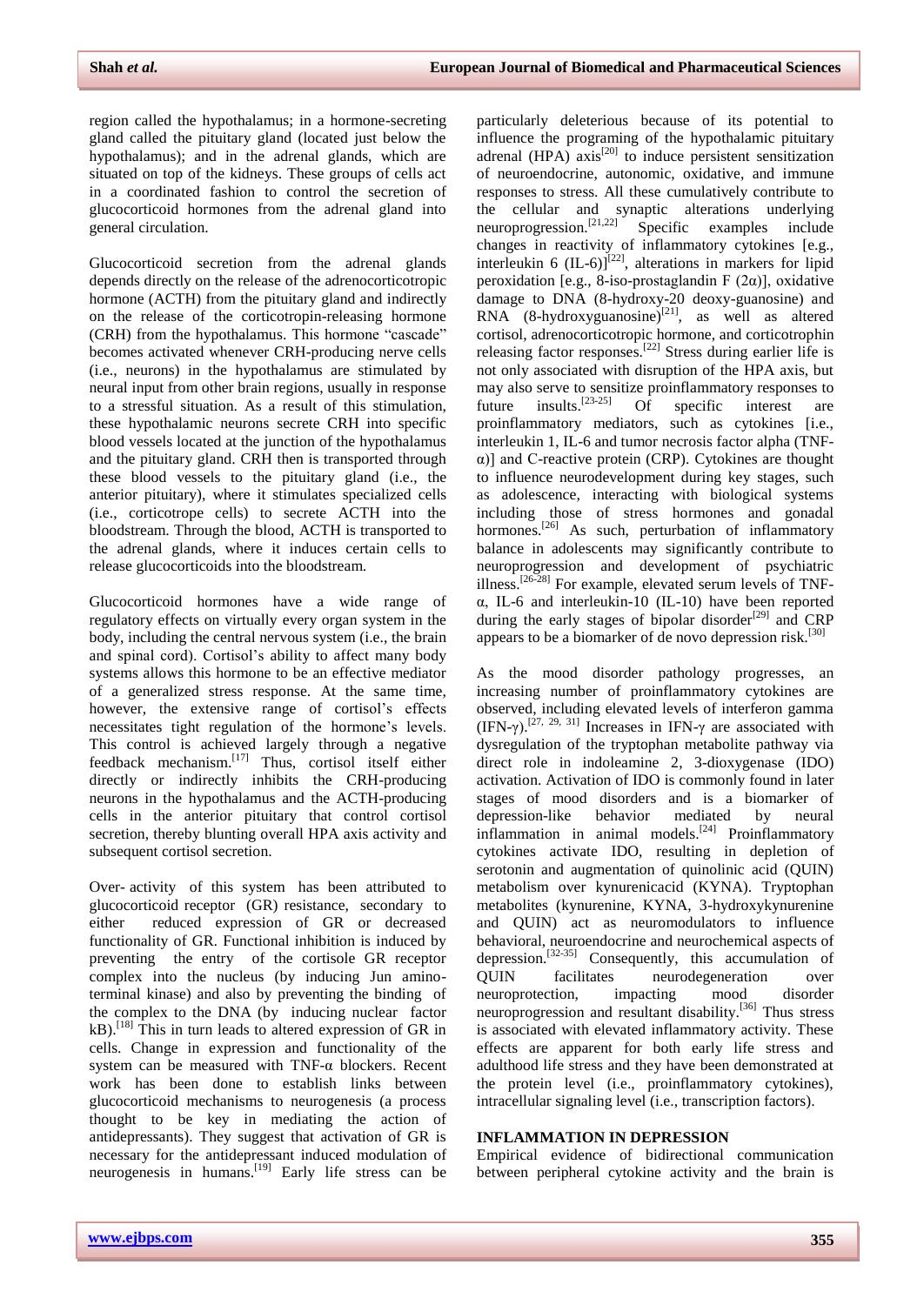provided by basic studies of inflammation and behavior. Cytokine to brain communication is occurred when, in response to inflammatory signaling in the periphery, certain classes of cells in the brain specifically, microglial cells and astrocytes begin secreting proinflammatory cytokines that bind to cytokine receptors throughout the brain.<sup>[\[37\]](#page-5-4)</sup>

The proinflammatory cytokines in the peripheral blood go through the weak region of blood-brain barrier or by their specific transport proteins on the brain endothelial cells and exhibit higher circulating levels of several proinflammatory cytokines including IL-1, IL-6 and TNF-α, as well as higher levels of the systemic inflammatory biomarker CRP.<sup>[\[38\]](#page-5-5)</sup> In the brain, proinflammatory cytokines alter the metabolic processes of neurotransmitters, such as serotonin and dopamine whose secretion suppression and the reuptake block take a role in the pathogenesis of depression and provide advices to the therapy. Then, the proinflammatory cytokines activate the CRH of the PVN and upregulate ACTH and cortisol. Besides, the proinflammatory cytokines disrupt synaptic plasticity through altering the relevant growth factors, such as brain-derived neurotrophic factor (BDNF). Many evidences come from clinical treatment for infectious diseases, in which they present the IFN-α-induced depressive symptom and IFN- $\alpha$  is the inducer of IL-6, TNF- $\alpha$  and IL-1 $\beta$ .<sup>[\[39\]](#page-5-6)</sup> One study has shown that long term administration of IFN- $\alpha$  is associated with reduced neural responses to a hedonic reward task in the bilateral ventral striatum, a brain region that is involved in reward related responding. Reduced activation of the ventral striatum, in turn, was significantly correlated with greater symptoms of anhedonia, depression and fatigue.<sup>[\[40\]](#page-5-7)</sup> Thus research point of view inflammation plays a prominent role in depression, particularly when somatic or neurovegetative symptoms are present.

In turn, these cytokines promote the release of the neurotransmitters norepinephrine, dopamine and  $\text{serotonin}^{[37,41]}$  $\text{serotonin}^{[37,41]}$  $\text{serotonin}^{[37,41]}$  $\text{serotonin}^{[37,41]}$ , implicating central inflammatory cytokines in the initiation or modulation of neurochemical cascades that directly affect behavior. Via these interactions, central cytokine activation leads to disturbances in sleep wake activity, as characterized by alterations in measures of sleep continuity and architecture. These interactions also evoke decreases in daytime activity, as well as decreased interest in feeding, grooming, socializing, and mating and hedonic behaviors. These behaviors have been collectively called sickness behaviors and they are thought to facilitate an organism's recuperation and recovery from injury or infection.<sup>[\[42\]](#page-5-9)</sup> The fact that inflammatory cytokines can induce sickness behaviors is highly relevant for depression since these behaviors are strikingly similar to somatic and behavioral symptoms of depression.<sup>[\[43,](#page-5-10)[44\]](#page-5-11)</sup> These effects thus argue for the possibility that cytokines may be able to induce major depression in humans by

altering the activity of neurotransmitters and neural systems that regulate cognition, mood, and behavior.

# **Action on neurotransmitters**

## **Monoamine neurotransmitters**

Monoamine pathways have been implicated in the aetiology of depression for a number of years. SSRI antidepressants have been reported to be effective in inducing and sustaining remission of inflammation in patients with RA.<sup>[\[45\]](#page-5-12)</sup> There seems to be a bidirectional relationship between serotonergic systems and inflammation. A key site of action of antidepressants is the serotonin transporter (SERT) which regulates serotonergic neurotransmission.<sup>[\[46\]](#page-5-13)</sup> Proinflammatory cytokines, including TNF-α, induce glial indoleamine dioxygenase. This activates the kynurenine pathway, thus channelling the available dietary tryptophan (the substrate for serotonin synthesis) to form kynurenine (Kyn), 3 hydroxy kynurenine (3HK) and quinolinic acid (QUIN), rather than serotonin (5HT). Accumulation of 3HK and QUIN-both N-methyl-D-aspartate (NMDA) receptor agonists-contribute to excitotoxicity and calcium mediated cell death.<sup>[\[47\]](#page-5-14)</sup>



**Fig. 1 5-HT metabolism pathway.**

Recent findings suggest that antidepressants have antiinflammatory and analgesic properties. One study showed that CRP levels were decreased following treatment with antidepressant.<sup>[\[48\]](#page-5-15)</sup> Also evidence that raised proinflammatory biomarkers in patients with MDD showed a decrease in response to treatment with venlafaxine (a serotonin and norepinephrine reuptake inhibitor, exhibiting serotonin reuptake inhibition at lower doses and norepinephrine reuptake inhibition at higher doses) at the serotonergic (lower) dose range rather than the norepinephrine (higher) dose range, suggesting that sertonergic pathways mediate the antiinflammatory response to antidepressants. [\[49\]](#page-5-16) Peripheral activation of  $5-HT_{2A}$  receptors in primary aortic smooth muscle cells leads to an extremely potent inhibition of TNF-α mediated inflammation, another possible mechanism of action of SSRIs in mediating the antiinflammatory action. SSRIs, including escitalopram, are thought to increase extracellular serotonin concentrations at these receptors.[\[50\]](#page-5-17) Another monoamine that has been implicated in major depression is dopamine, particularly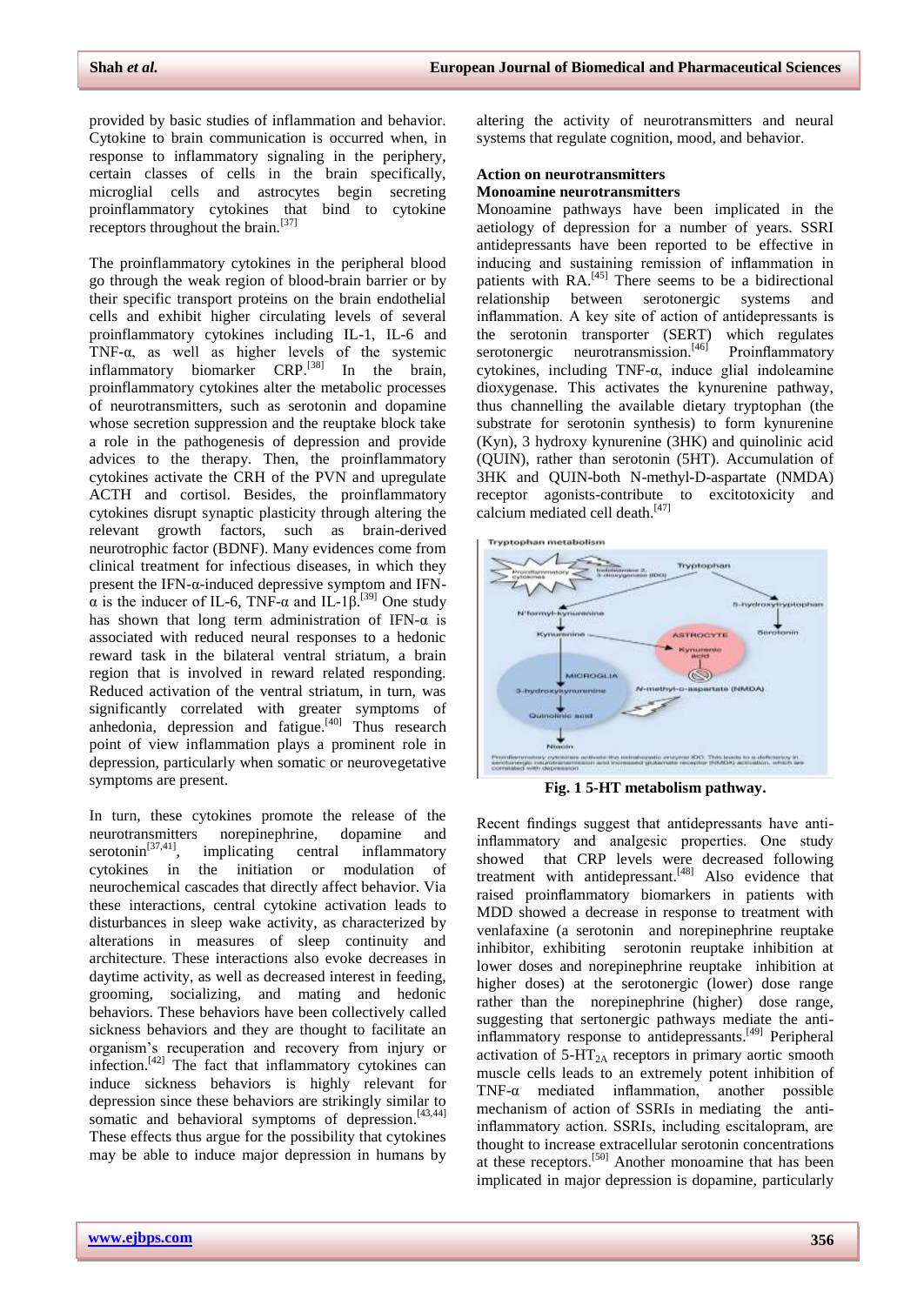in symptoms associated with anhedonia and sickness behaviour. As with serotonin, proinflammatory cytokines influence the synthesis and reuptake of dopamine.<sup>[\[51,](#page-5-18)[52\]](#page-5-19)</sup>

### **Glutamate neurotransmission**

Glutamate induced excitotoxicity-excess activation of neuronal glutamate receptors that ultimately leads to cell death has been implicated in mediating neuronal death in many disorders, including stroke and neurodegenerative disorders. Glutamate induced excitotoxicity has also<br>been implicated in psychiatric disorders such as psychiatric disorders such as depression. [\[53\]](#page-5-20) Excessive accumulation of intracellular calcium is thought to be the major step that leads to neuronal cell death. The type of receptor that has been most implicated in glutamate excitotoxicity is the NMDA subtype. It is thought that over stimulation of these receptors leads to an overload of calcium and in turn, neuronal death. Other receptors, such as a-amino-3 hydroxy-5-methyl-4-isoxa- zolepropionic acid (AMPA) and kaininate receptors, are also thought to play a role in excitotoxicity as their ion channels are partially permeable to calcium.<sup>[\[54\]](#page-5-21)</sup> Inflammatory processes have been found to be associated with an increase in glutamate induced neurotoxicity. Proinflammatory cytokines are thought to mediate this process. Mechanisms by which these inflammatory mediators cause an increase in glutamate neurotransmission include: Upregulation and augmentation of NMDA function, Increased release and reuptake inhibition of glutamate, Action on AMPA receptors, Activation of kynurenine pathway.

Upregulation and augmentation of glutamatergic pathway: It has been recognised that hippocampal neurons exposed to IL-1b and TNF- $\alpha$  intensify the excitotoxic neuronal damage induced through NMDA and AMPA receptors.<sup>[\[55\]](#page-5-22)</sup> The action of IL-1b on the glutamatergic system is thought to be through its action on the IL-1 R1 receptor. These receptors colocalise with NMDA receptors on hippocampal neurons. NMDA receptors consist of two subunits, NR1 and NR2. NR2 subunits have further isoforms. It is proposed that IL-1b induces phosphorylation of the NR2B isoform, which leads to upregulation of NMDA receptor function. This leads to an increase in Ca2+ influx into the neuron and consequent cell death.<sup>[\[56\]](#page-5-23)</sup>

Increased release and reuptake inhibition of glutamate: IL-1b has also been found to inhibit the reuptake of glutamate by glial cells. This is thought to be mediated through the action of these proinflammatory cytokines on expression of the glutamate transporter. This malfunction of the transporter leads to an increase in extracellular glutamate and further NMDA mediated excitotoxicity. In addition to this, IL-1b has been found to activate nitric oxide synthase which leads to an increase in production of nitric oxide and hence an increase in glutamate release.[\[57\]](#page-6-0)

### **Action on AMPA receptors**

TNF- $\alpha$  has been shown to influence the trafficking of AMPA glutamate receptors in inflammatory conditions. Normally AMPA receptors have four subunits, GluR1e4. The presence of TNF- $\alpha$  leads to production of AMPA receptors lacking the Glu R2 subunit. This receptor conformation is said to facilitate calcium influx into the neuron. This predisposes the neuron to glutamate induced excitotoxicity.[\[58\]](#page-6-1)

## **Kyneurenine pathway**

The impact of the Kyn pathway on excitotoxicity was described above. This activation of the Kyn pathway by proinflammatory cytokines thus channels the available tryptophan to form Kyn, 3HK and QUIN. 3HK and QUIN are NMDA receptor agonists. High concentrations of these compounds are thought to contribute to excitotoxicity and calcium mediated cell death.<sup>[\[59\]](#page-6-2)</sup>



**Fig. 2 Pathway linking stress, inflammation and depression.**

#### **CONCLUSION**

In conclusion, we know that adverse social environmental conditions that typically precipitate depression and about cognitive and emotional processes that mediate these effects. With the advent of new neuroimaging, immunological, and genome wide profiling techniques a detail set of biological mechanisms that link stress with depression has been identified. Inflammation is undoubtedly a key player in this link.

Based on existing data, we conclude that stress likely increases risk for depression in a substantial number of people by up-regulating inflammatory activity and by altering social, cognitive and affective processes that are known to promote this disorder. These insights are important because they can help update contemporary theories of depression with information about biological mechanisms that are involved in the pathogenesis of depression. The hope is that by targeting these and other dynamics, we may one day be able to reduce the prevalence of depression and the substantial financial burden and personal suffering associated with this common and costly disorder.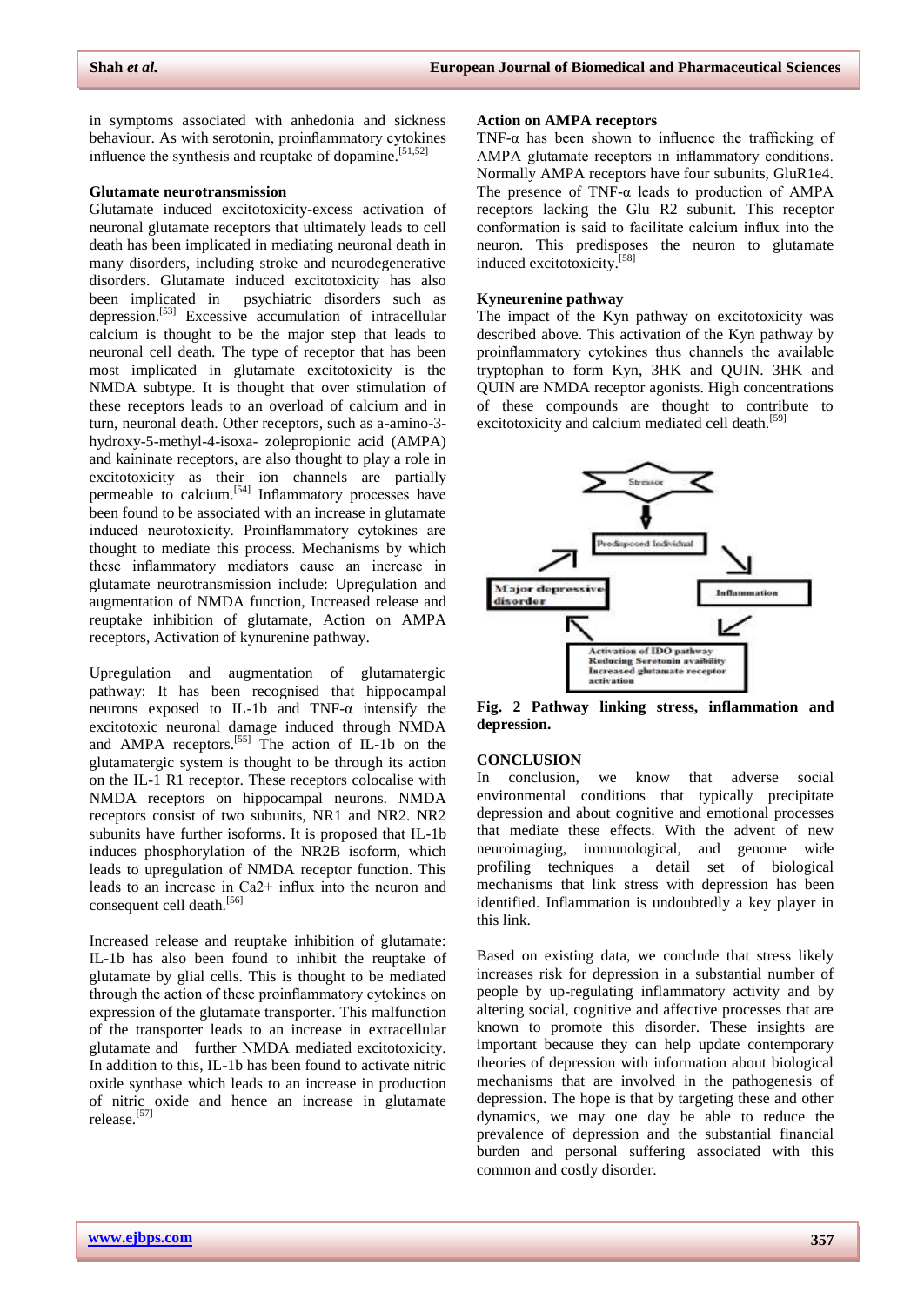### **REFERENCES**

- <span id="page-4-0"></span>1. Lang UE, Borgwardt S. Molecular mechanisms of depression: perspectives on new treatment strategies. Cell Physiol Biochem, 2013; 31(6): 761-77.
- 2. Grabovich A, Lu N, Tang W, Tu X, Lyness JM. Outcomes of subsyndromal depression in older primary care patients. Am J Geriatr Psychiatry, 2010 Mar; 18(3): 227-35.
- <span id="page-4-2"></span>3. Lyness JM, Heo M, Datto CJ, Ten Have TR, Katz IR, Drayer R, et al. Outcomes of minor and subsyndromal depression among elderly patients in primary care settings. Ann Intern Med, 2006 Apr 4; 144(7): 496-504.
- <span id="page-4-3"></span>4. Moussavi S, Chatterji S, Verdes E, Tandon A, Patel V, Ustun B. Depression, chronic diseases and decrements in health: results from the World Health Surveys. Lancet, 2007 Sep 8; 370(9590): 851-8.
- <span id="page-4-4"></span>5. Van Praag HM. Can stress cause depression? Prog Neuropsychopharmacol Biol Psychiatry, 2004 8//; 28(5): 891-907.
- <span id="page-4-5"></span>6. Eley TC, Liang H, Plomin R, Sham P, Sterne A, Williamson R, et al. Parental familial vulnerability, family environment and their interactions as predictors of depressive symptoms in adolescents. J Am Acad Child Adolesc Psychiatry, 2004 Mar; 43(3): 298-306.
- <span id="page-4-6"></span>7. McEwen BS. Allostasis and allostatic load: implications for neuropsychopharmacology. Neuropsychopharmacology, 2000 Feb; 22(2): 108-24.
- 8. McEwen BS. Allostasis and allostatic load: implications for neuropsychopharmacology. Neuropsychopharmacology, 2000 Feb; 22(2): 108-24.
- 9. McEwen BS. Physiology and neurobiology of stress and adaptation: central role of the brain. Physiol Rev, 2007 Jul; 87(3): 873-904.
- 10. Sapolsky RM, Romero LM, Munck AU. How do glucocorticoids influence stress responses? Integrating permissive, suppressive, stimulatory, and preparative actions. Endocr Rev, 2000 Feb; 21(1): 55-89.
- <span id="page-4-7"></span>11. De Kloet ER, Joels M, Holsboer F. Stress and the brain: from adaptation to disease. Nat Rev Neurosci, 2005 Jun; 6(6): 463-75.
- 12. Nestler EJ, Gould E, Manji H, Buncan M, Duman RS, Greshenfeld HK, et al. Preclinical models: status of basic research in depression. Biol Psychiatry, 2002 Sep 15; 52(6): 503-28.
- 13. Caspi A, Sugden K, Moffitt TE, Taylor A, Craig IW, Harrington H, et al. Influence of life stress on depression: moderation by a polymorphism in the 5- HTT gene. Sci, 2003 Jul 18; 301(5631): 386-9.
- <span id="page-4-8"></span>14. Duman RS, Monteggia LM. A neurotrophic model for stress-related mood disorders. Biol Pychiatry, 2006 Jun 15; 59(12): 1116-27.
- <span id="page-4-9"></span>15. Dantzer R, O'Connor JC, Freund GG, Johnson RW, Kelley KW. From inflammation to sickness and depression: when the immune system subjugates the brain. Nat Rev Neurosci, 2008 Jan; 9(1): 46-56.
- <span id="page-4-10"></span>16. Sapolsky RM, Krey LC, Mcewen BS. The Neuroendocrinology of Stress and Aging: The Glucocorticoid Cascade Hypothesis. Endocri Rev, 1986; 7(3): 284-301.
- <span id="page-4-11"></span><span id="page-4-1"></span>17. Kloet ERd, Vreugdenhil E, Oitzl MS, Joëls M. Brain Corticosteroid Receptor Balance in Health and Disease. Endocri Rev, 1998; 19(3): 269-301.
- <span id="page-4-12"></span>18. Pace TW, Hu F, Miller AH. Cytokine-effects on glucocorticoid receptor function: relevance to glucocorticoid resistance and the pathophysiology and treatment of major depression. Brain Behav and Immun, 2007 Jan; 21(1): 9-19.
- <span id="page-4-13"></span>19. Anacker C, Zunszain PA, Cattaneo A, Carvalho LA, Garabedian MJ, Thuret S, et al. Antidepressants increase human hippocampal neurogenesis by activating the glucocorticoid receptor. Mol Psychiatry, 2011 Jul; 16(7): 738-50.
- <span id="page-4-14"></span>20. Lai M-C, Huang L-T. Effects of Early Life Stress on Neuroendocrine and Neurobehavior: Mechanisms and Implications. Pediatr Neonatol, 2011 Jun; 52(3): 122-9.
- <span id="page-4-15"></span>21. Aschbacher K, O'Donovan A, Wolkowitz OM, Dhabhar FS, Su Y, Epel E. Good stress, bad stress and oxidative stress: insights from anticipatory cortisol reactivity. Psychoneuroendocrinol, 2013 Sep; 38(9): 1698-708.
- <span id="page-4-16"></span>22. Carpenter LL, Gawuga CE, Tyrka AR, Lee JK, Anderson GM, Price LH. Association between plasma IL-6 response to acute stress and early-life adversity in healthy adults. Neuropsychopharmacol, 2010 Dec; 35(13): 2617-23.
- <span id="page-4-17"></span>23. Danese A, Pariante CM, Caspi A, Taylor A, Poulton R. Childhood maltreatment predicts adult inflammation in a life-course study. Proc Natl Acad Sci U S A, 2007 Jan 23; 104(4): 1319-24.
- <span id="page-4-21"></span>24. Maes M, Berk M, Goehler L, Song C, Anderson G, Galecki P, et al. Depression and sickness behavior are Janus-faced responses to shared inflammatory pathways. BMC med, 2012; 10: 66.
- 25. Slopen N, Kubzansky LD, McLaughlin KA, Koenen KC. Childhood adversity and inflammatory processes in youth: a prospective study. Psychoneuroendocrinol, 2013 Feb; 38(2): 188-200.
- <span id="page-4-18"></span>26. Mills NT, Scott JG, Wray NR, Cohen-Woods S, Baune BT. Research Review: The role of cytokines in depression in adolescents: a systematic review. J Child Psychol and Psychiatry, 2013; 54(8): 816-35.
- <span id="page-4-20"></span>27. Gabbay V, Klein RG, Alonso CM, Babb JS, Nishawala M, De Jesus G, et al. Immune system dysregulation in adolescent major depressive disorder. J Affect Disord, 2009 May; 115(1-2): 177-82.
- 28. Berk M, Williams LJ, Jacka FN, O'Neil A, Pasco JA, Moylan S, et al. So depression is an inflammatory disease, but where does the inflammation come from? BMC med, 2013; 11: 200.
- <span id="page-4-19"></span>29. Kauer-Sant'Anna M, Kapczinski F, Andreazza AC, Bond DJ, Lam RW, Young LT, et al. Brain-derived neurotrophic factor and inflammatory markers in patients with early- vs. late-stage bipolar disorder.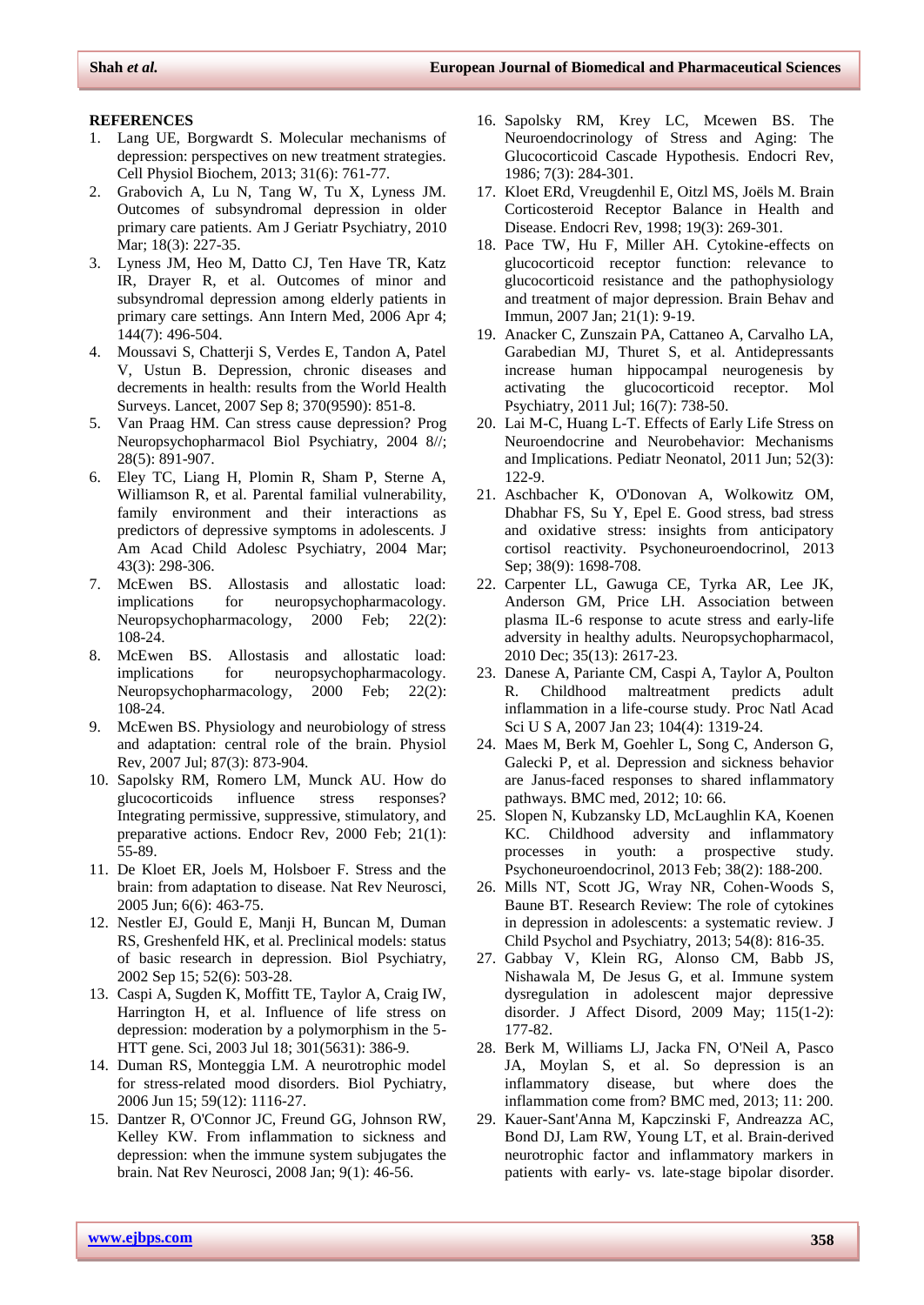Int J neuropsychopharmacol, 2009 May; 12(4): 447-58.

- <span id="page-5-0"></span>30. Pasco JA, Nicholson GC, Williams LJ, Jacka FN, Henry MJ, Kotowicz MA, et al. Association of highsensitivity C-reactive protein with de novo major depression. Br J Pchiatry, 2010 Nov; 197(5): 372-7.
- 31. Gama CS, Kunz M, Magalhaes PV, Kapczinski F. Staging and neuroprogression in bipolar disorder: a systematic review of the literature. Rev Bras Psiquiatr, 2013 Mar; 35(1): 70-4.
- 32. Biesmans S, Meert TF, Bouwknecht JA, Acton PD, Davoodi N, De Haes P, et al. Systemic Immune Activation Leads to Neuroinflammation and Sickness Behavior in Mice. Mediat Infl, 2013; 2013: 14.
- 33. Erhardt S, Olsson SK, Engberg G. Pharmacological manipulation of kynurenic acid: potential in the treatment of psychiatric disorders. CNS Drug, 2009; 23(2): 91-101.
- 34. Schiepers OJ, Wichers MC, Maes M. Cytokines and major depression. Prog Neuropsychopharmacol Biol Psychiatry, 2005 Feb; 29(2): 201-17.
- 35. Schwarcz R, Bruno JP, Muchowski PJ, Wu HQ. Kynurenines in the mammalian brain: when physiology meets pathology. Nat Rev Neurosci, 2012 Jul; 13(7): 465-77.
- <span id="page-5-3"></span>36. Steiner J, Walter M, Gos T, Guillemin GJ, Bernstein HG, Sarnyai Z, et al. Severe depression is associated with increased microglial quinolinic acid in subregions of the anterior cingulate gyrus: evidence for an immune-modulated glutamatergic neurotransmission? J Neuroinflammation, 2011; 8: 94.
- <span id="page-5-4"></span>37. Camacho-Arroyo I, Lopez-Griego L, Morales-Montor J. The role of cytokines in the regulation of neurotransmission. Neuroimmunomodulation, 2009 Jan; 16(1): 1-12.
- <span id="page-5-5"></span>38. Dowlati Y, Herrmann N, Swardfager W, Liu H, Sham L, Reim EK, et al. A meta-analysis of cytokines in major depression. Biol Psychiatry, 2010 Mar 1; 67(5): 446-57.
- <span id="page-5-6"></span>39. Tian R, Hou G, Li D, Yuan T. A Possible Change Process of Inflammatory Cytokines in the Prolonged Chronic Stress and Its Ultimate Implications for Health. The Sci World J, 2014; 2014(2014): 1-8.
- <span id="page-5-7"></span>40. Capuron L, Pagnoni G, Drake DF, Woolwine BJ, Spivey JR, Crowe RJ, et al. Dopaminergic mechanisms of reduced basal ganglia responses to hedonic reward during interferon alfa administration. Arch Gen Psychiatry, 2012 Oct; 69(10): 1044-53.
- <span id="page-5-8"></span>41. Anisman H, Merali Z. Cytokines, stress and depressive illness. Brain Behav Immun, 2002 Oct; 16(5): 513-24.
- <span id="page-5-9"></span>42. Hart BL. Biological basis of the behavior of sick animals. Neurosci Biobehav Rev, 1988 Summer; 12(2): 123-37.
- <span id="page-5-10"></span>43. Capuron L, Ravaud A, Dantzer R. Timing and specificity of the cognitive changes induced by interleukin-2 and interferon-alpha treatments in

<span id="page-5-11"></span>cancer patients. Psychosom Med, 2001 May-Jun; 63(3): 376-86.

- 44. Yirmiya R, Weidenfeld J, Pollak Y, Morag M, Morag A, Avitsur R, et al. Cytokines, "depression due to a general medical condition," and antidepressant drugs. Adv Exp Med Biol, 1999; 461: 283-316.
- <span id="page-5-12"></span><span id="page-5-2"></span><span id="page-5-1"></span>45. Krishnadas R, Krishnadas R, Cavanagh J. Sustained remission of rheumatoid arthritis with a specific serotonin reuptake inhibitor antidepressant: a case report and review of the literature. J Med Case Reports, 2011; 5: 112.
- <span id="page-5-13"></span>46. Cavanagh J, Paterson C, McLean J, Pimlott S, McDonald M, Patterson J, et al. Tumour necrosis factor blockade mediates altered serotonin transporter availability in rheumatoid arthritis: a clinical, proof-of-concept study. Ann Rheum Dis, 2010 Jun; 69(6): 1251-2.
- <span id="page-5-14"></span>47. Christmas DM, Potokar J, Davies SJ. A biological pathway linking inflammation and depression: activation of indoleamine 2,3-dioxygenase. Neuropsychiatr Dis Treat, 2011; 7: 431-9.
- <span id="page-5-15"></span>48. O'Brien SM, Scott LV, Dinan TG. Antidepressant therapy and C-reactive protein levels. Br J Psychiatry, 2006 May; 188: 449-52.
- <span id="page-5-16"></span>49. Piletz JE, Halaris A, Iqbal O, Hoppensteadt D, Fareed J, Zhu H, et al. Pro-inflammatory biomakers in depression: treatment with venlafaxine. World J Biol Psychiatry, 2009; 10(4): 313-23.
- <span id="page-5-17"></span>50. Yu B, Becnel J, Zerfaoui M, Rohatgi R, Boulares AH, Nichols CD. Serotonin 5 hydroxytryptamine(2A) receptor activation suppresses tumor necrosis factor-alpha-induced inflammation with extraordinary potency. J Pharmacol Exp Ther, 2008 Nov; 327(2): 316-23.
- <span id="page-5-18"></span>51. Moron JA, Zakharova I, Ferrer JV, Merrill GA, Hope B, Lafer EM, et al. Mitogen-activated protein kinase regulates dopamine transporter surface expression and dopamine transport capacity. J Neurosci, 2003 Sep 17; 23(24): 8480-8.
- <span id="page-5-19"></span>52. Wu HQ, Rassoulpour A, Schwarcz R. Kynurenic acid leads, dopamine follows: a new case of volume transmission in the brain? J Neural Transm, 2007 Jan; 114(1): 33-41.
- <span id="page-5-20"></span>53. Lee AL, Ogle WO, Sapolsky RM. Stress and depression: possible links to neuron death in the hippocampus. Bipolar Disord, 2002 Apr; 4(2): 117-28.
- <span id="page-5-21"></span>54. Mark LP, Prost RW, Ulmer JL, Smith MM, Daniels DL, Strottmann JM, et al. Pictorial review of glutamate excitotoxicity: fundamental concepts for neuroimaging. Am J Neuroradiol, 2001 Nov-Dec; 22(10): 1813-24.
- <span id="page-5-23"></span><span id="page-5-22"></span>55. Bernardino L, Xapelli S, Silva AP, Jakobsen B, Poulsen FR, Oliveira CR, et al. Modulator effects of interleukin-1beta and tumor necrosis factor-alpha on AMPA-induced excitotoxicity in mouse organotypic hippocampal slice cultures. J Neuroscience, 2005 Jul 20; 25(29): 6734-44.